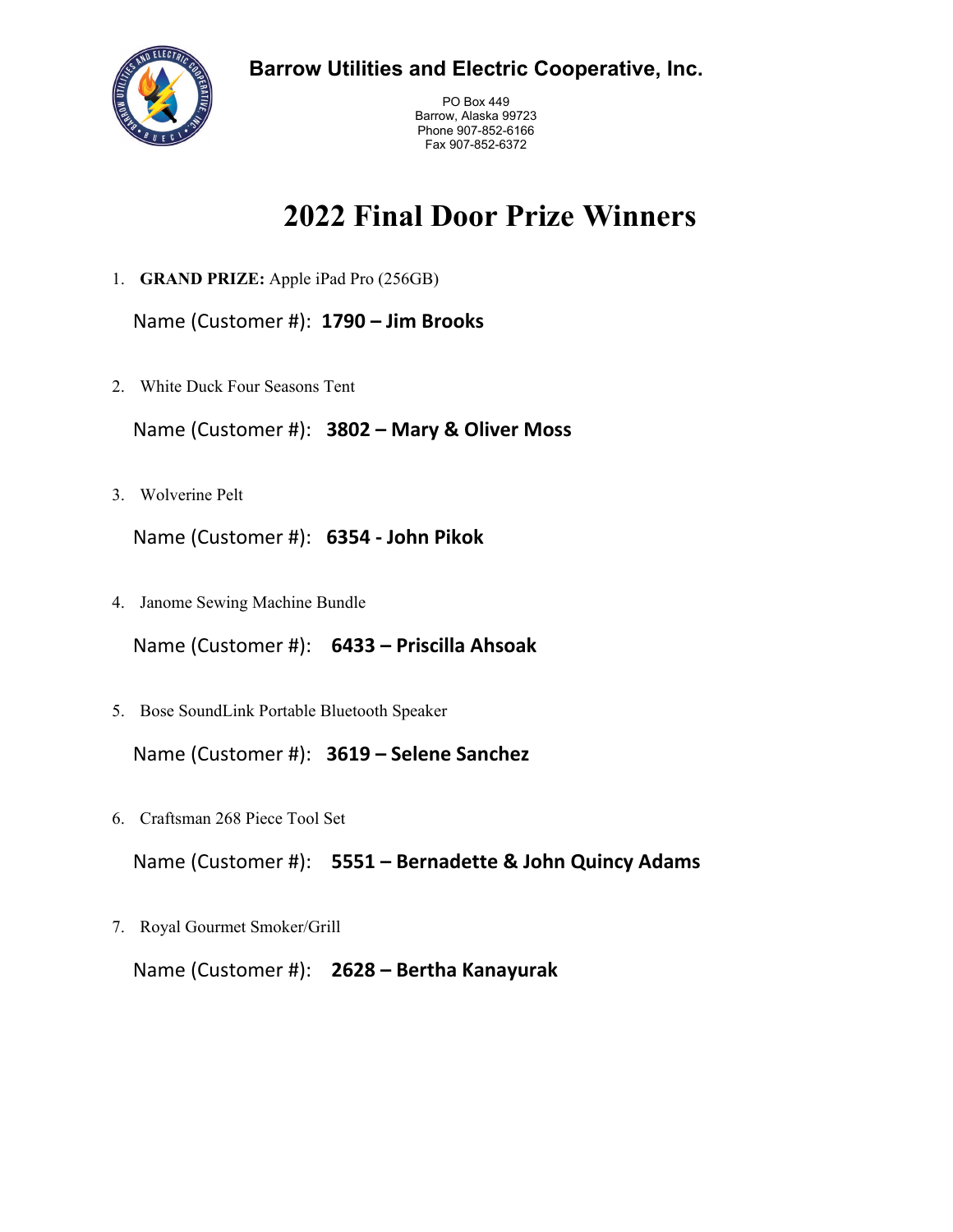## **Donated Prizes:**

- 8. \$250 Utility Credits *donated by North Slope Borough* Name (Customer #): **2430 – Doreen Leavitt**
- 9. \$250 Utility Credits *donated by North Slope Borough* Name (Customer #): **5624 – Claire Sikvayugak**
- 10. \$250 Utility Credits *donated by North Slope Borough* Name (Customer #): **1461 – Esther Edwardsen**
- 11. 8 \$250 Utility Credits *donated by North Slope Borough* Name (Customer #): **1908 – Darlene Matumeak-Kagak**
- 12. \$250 Utility Credits *donated by North Slope Borough* Name (Customer #): **1680 – Lula L. Falleaf**
- 13. \$250 Utility Credits *donated by North Slope Borough* Name (Customer #): **3940 – Stacy Bowen**
- 14. \$250 Utility Credits *donated by North Slope Borough* Name (Customer #): **3845 – Belinda Glastetter**
- 15. \$250 Utility Credits *donated by North Slope Borough* Name (Customer #): **5369 – James Ivanoff, Jr.**
- 16. \$250 Cash Prizes *donated by Scotts Superior Painting Drywall LLC* Name (Customer #): **3328 – W.K. Texeira**
- 17. \$250 Cash Prizes *donated by Scotts Superior Painting Drywall LLC* Name (Customer #): **3978 – George Taalak**
- 18. \$100 Utility Credits *donated by GV Jones & Associates* Name (Customer #): **2391 – Walter & Molly Spicer**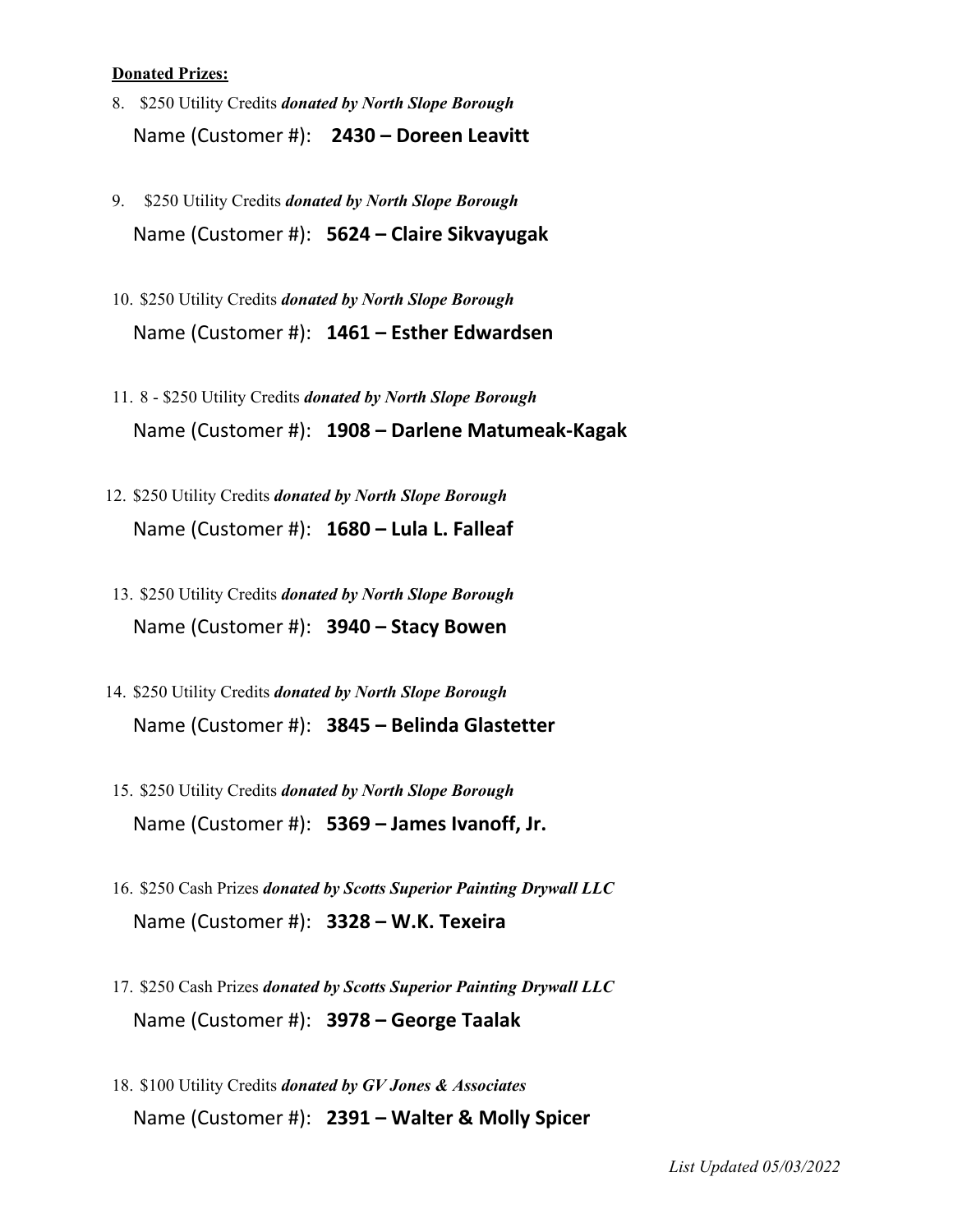- 19. \$100 Utility Credits *donated by GV Jones & Associates* Name (Customer #): **679 – Waska & Vera Williams**
- 20. \$100 Utility Credits *donated by GV Jones & Associates* Name (Customer #): **5620 – Jesusito & Kristine Vinas**
- 21. \$100 Utility Credits *donated by Vector Engineering* Name (Customer #): **3984 – Martha Bodfish**
- 22. \$100 Utility Credits *donated by Vector Engineering*  Name (Customer #): **6293 – Terza Brower & Martin Edwardsen**
- 23. \$100 Visa Gift Cards *donated by Kemppel, Huffman, & Ellis* Name (Customer #): **3443 – Dora & Frederick Brower**
- 24. \$100 Visa Gift Cards *donated by Kemppel, Huffman, & Ellis* Name (Customer #): **2327 – Aiden & Melissa Bynum**
- 25. \$100 Amazon Gift Card *donated by Burkhart Croft Architect* Name (Customer #): **3934 – Phyllis & James Ivanoff**
- 26. \$100 Freight Gift Certificate *donated by Northern Air Cargo*  Name (Customer #): **3945 – Tua & Audrey Mila**
- 27. Portable Camp Stove *donated by ASTAC* Name (Customer #): **3275 – Laura Mudge**
- 28. One (1) Hour Massage *donated by Artic Chiropractic Barrow* Name (Customer #): **1654 – Doreen Ahmaogak**
- 29. Cutter & Buck Bainbridge 20" Duffel Bag *donated by 4Imprint* Name (Customer #): **2599 – Elizabeth Hollingsworth**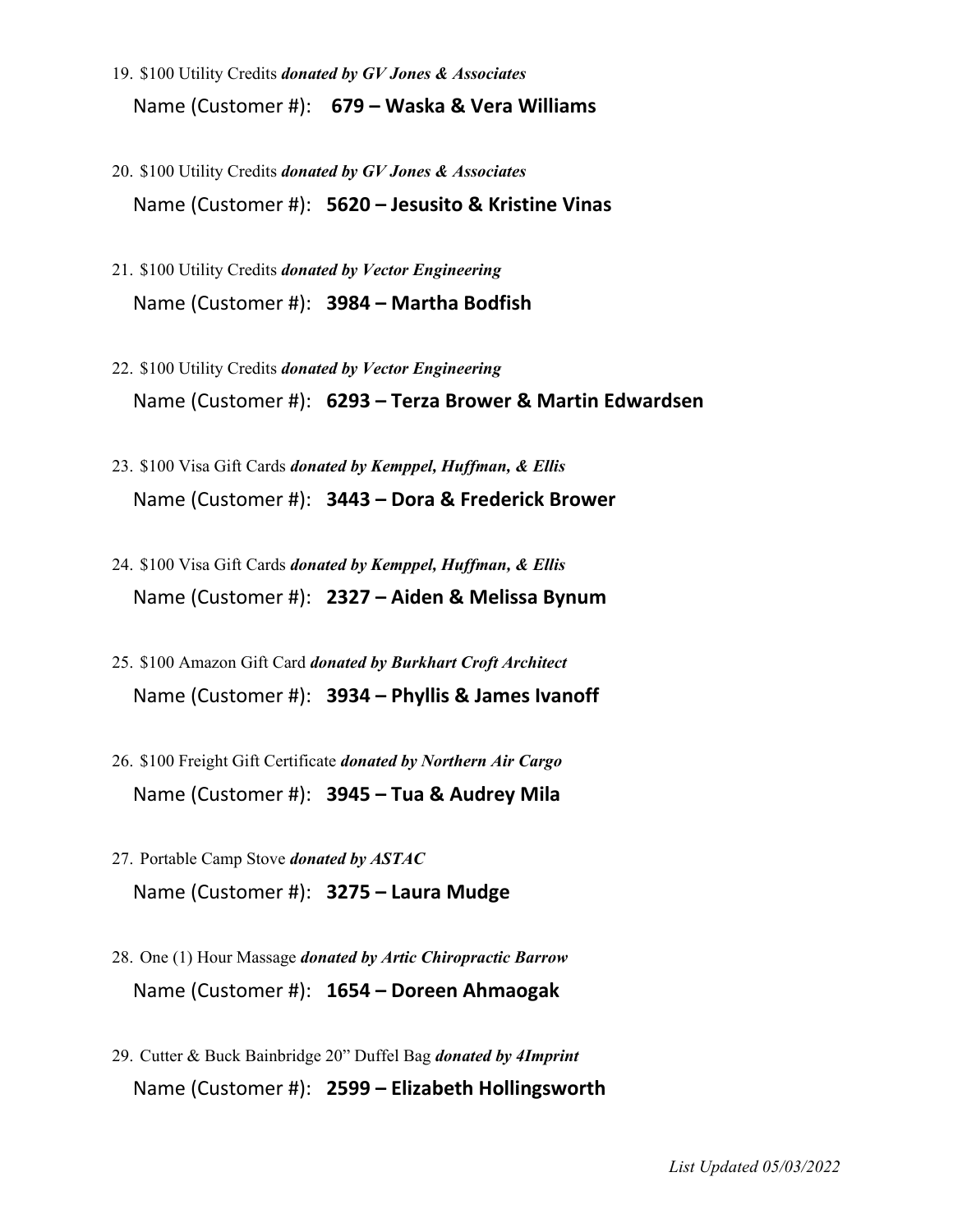- 30. Cutter & Buck Bainbridge 20" Duffel Bag *donated by 4Imprint* Name (Customer #): **2850 – Patrick Griffin**
- 31. Cutter & Buck Bainbridge 20" Duffel Bag *donated by 4Imprint* Name (Customer #): **5638 – Arlene & Forrest Neakok**
- 32. Cutter & Buck Bainbridge 20" Duffel Bag *donated by 4Imprint* Name (Customer #): **2991 – Martha Stine**
- 33. Arctic Wind Stand Fan *donated by Stuaqpak* Name (Customer #): **2799 – Lloyd & Alberta Kanayurak**
- 34. Nutribullet Blender *donated by Stuaqpak* Name (Customer #): **6229 – Dawn C. Clemons**
- 35. Keurig *donated by Stuaqpak* Name (Customer #): **148 – Dorothy Edwardsen**
- 36. Kelty Sleeping Bag *donated by Stuaqpak* Name (Customer #): **3620 – Ray Breer & Jessa Dichos**
- 37. \$50 Stuaqpak Gift Cards *donated by Stuaqpak* Name (Customer #): **2780 – Roy Kaveolook**
- 38. \$50 Stuaqpak Gift Cards *donated by Stuaqpak* Name (Customer #): **6343 – Hwan Kim**
- 39. \$50 Stuaqpak Gift Cards *donated by Stuaqpak* Name (Customer #): **69 - NSB**
- 40. \$50 Stuaqpak Gift Cards *donated by Stuaqpak* Name (Customer #): **6234 – Nova Gueco**